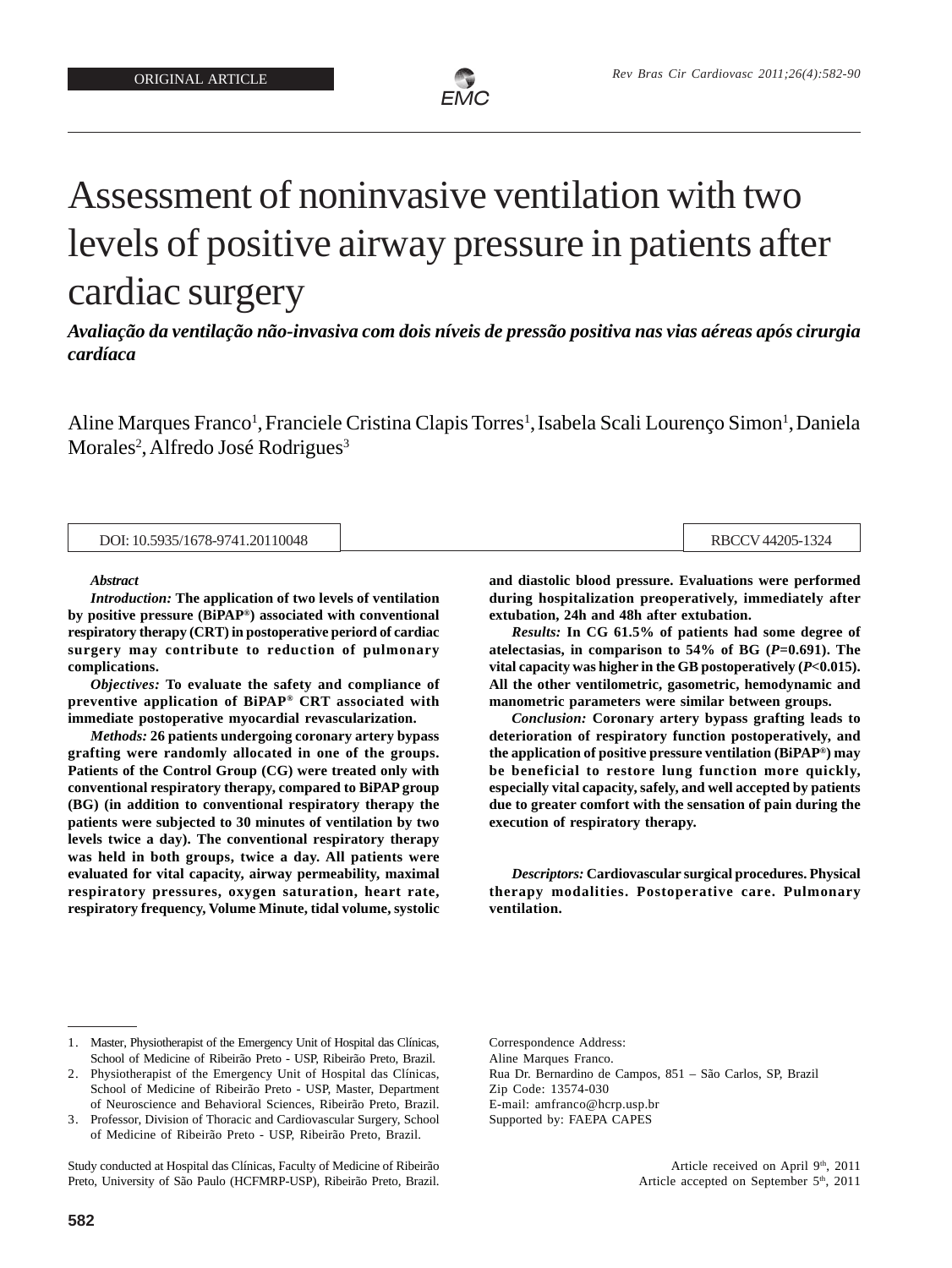#### *Resumo*

*Introdução:* **A aplicação de ventilação por dois níveis de pressão positiva (BiPAP® ) associada à fisioterapia respiratória convencional (FRC) no pós-operatório (PO) imediato de cirurgia cardíaca pode contribuir para a diminuição das complicações pulmonares.**

*Objetivo:* **Avaliar a segurança e a adesão da aplicação preventiva do BiPAP® associado a FRC no PO imediato de revascularização do miocárdio.**

*Métodos:* **Vinte e seis pacientes submetidos a revascularização do miocárdio foram aleatoriamente alocados. O Grupo Controle (GC) foi tratado com FRC, o Grupo BiPAP (GB) foi submetido a 30 minutos de BiPAP® , duas vezes ao dia, associado à FRC. A FRC foi realizada em ambos os grupos, duas vezes ao dia. Todos os pacientes foram avaliados quanto: capacidade vital, permeabilidade das vias aéreas, pressões respiratórias máximas, saturação de oxigênio, frequência cardíaca, frequência respiratória, volume minuto, volume corrente, pressões arteriais sistólica e diastólica. As avaliações foram realizadas durante a** **internação no pré-operatório, imediatamente após a extubação, e na 24<sup>a</sup> e 48<sup>a</sup> horas após extubação.**

*Resultados:* **No GC, 61,5% dos pacientes tiveram algum grau de atelectasias, no GB, 54% (***P***=0,691). A capacidade vital foi estatisticamente maior no GB no PO (***P***<0,015). Todos os outros parâmetros de ventilometria, gasometria, manovacuometria e hemodinâmicos foram semelhantes entre os grupos.**

*Conclusão:* **A cirurgia de revascularização do miocárdio leva à degradação da função respiratória no PO, e a aplicação da ventilação com pressão positiva (BiPAP® ) pode ser benéfica para reestabelecer a função pulmonar mais rapidamente, principalmente a capacidade vital, de forma segura, sendo bem aceita pelos paciente, devido ao maior conforto em relação à sensação de dor durante a execução da fisioterapia respiratória.**

*Descritores:* **Procedimentos cirúrgicos cardiovasculares. Modalidades de fisioterapia. Cuidados pós-operatórios. Ventilação pulmonar.**

#### **INTRODUCTION**

The frequency of surgical procedures has increased steadily in recent decades [1]. Despite the modernization of the procedures used in cardiac surgery, pulmonary function is still affected and postoperative pulmonary complications are still a significant cause of mortality and morbidity in the postoperative period [1-6].

Patients undergoing cardiac surgery, most of the time, influenced by pre-, peri- and post-operative (PO) factors, are predisposed to pulmonary complications that become more evident in the postoperative period. In the preoperative period, the factors that contribute to changes in pulmonary function are mainly pulmonary disease, smoking, obesity and lung congestion from heart failure [7].

During the postoperative period, patients may experience changes in lung volume and capacity, due to several factors, including a restrictive phenomenon of change in thoracic dynamics caused by chest pain generated by drains and surgical incisions of the type median sternotomy, thereby undermining the ventilatory dynamics. Another factor interfering with lung function includes positioning for surgery and cardiopulmonary bypass (CPB) itself, leading to a significant inflammatory reaction. Also anesthesia, as well as its time of use, lead to a change in the breathing pattern, which becomes superficial, which added to the diaphragmatic dysfunction culminate in alveolar hypoventilation, reduction in airway responsiveness and hypoxemia [8].

The abnormalities in pulmonary mechanics after cardiac surgery are characterized by a restrictive pattern with decreased vital capacity (VC) and functional residual capacity (FRC) [9.10]. The VC is usually reduced to about 40% to 50% of preoperative values during a period of at least 10 to 14 days [11-14]. The FRC is reduced to about 70% of preoperative levels returning to normal within 7 to 10 days [15].

This pattern of restrictive lung disease and hypoxemia prevalent in cardiac surgery PO cannot be prevented, but can be modified. Therefore, the basis of therapeutic modalities used is the maintenance or restoration of Functional Residual Capacity (FRC) [7].

The mechanical and physiological changes add up, compromising lung function and decreasing respiratory muscle strength (RMS) in order to delay the recovery of the patient in the postoperative cardiac surgery, for the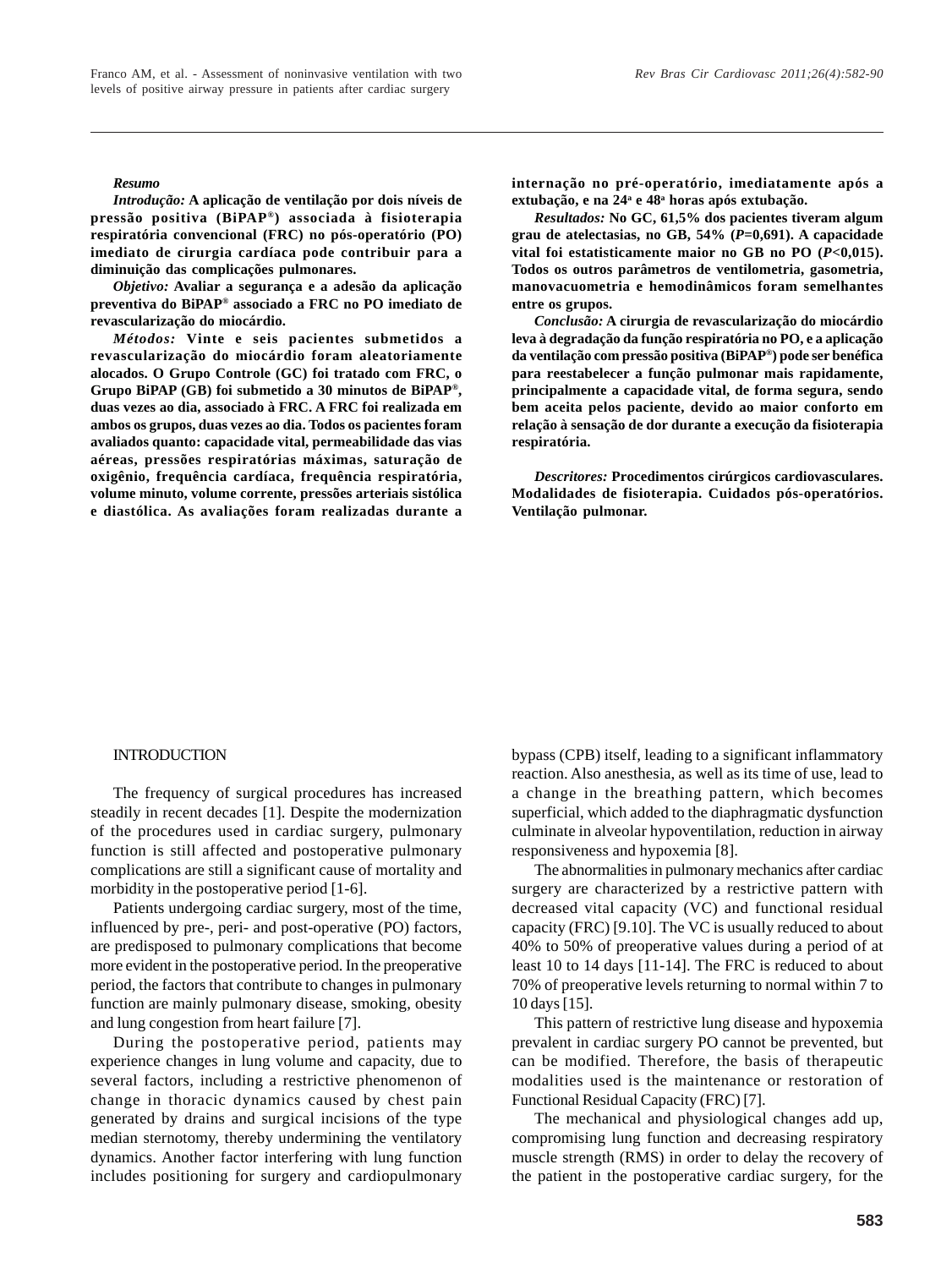proper maintenance of RMS is essential for ventilation and facilitation of airway clearance [15].

Atelectasis and pneumonia, caused by changes in respiratory mechanics, are the main pulmonary complications resulting from heart surgery, and these can cause increased breathing effort and decreased lung capacity, thus, increasing predisposition to lung infections [10].

The incidence of atelectasis in patients undergoing cardiac surgery with CPB is high, ranging from 60% to 90% [16].

Pneumonia can be attributed to the decrease in expiratory flow and ciliary rate and the inhibition or ineffective cough [10].

Physical therapy in the postoperative period after the arrival of the patient in the intensive care unit contributes much to the appropriate ventilation and successful extubation [17].

Respiratory therapy is often used in the prevention and treatment of postoperative complications such as retention of secretions, atelectasis and pneumonia [18].

In recent years, scientific studies have investigated therapeutic strategies that could prevent or minimize pulmonary complications after cardiac surgery [19,20].

For treatment and prevention of respiratory complications that usually occur in the postoperative period of cardiac surgery many different therapies have been applied such as: Conventional Respiratory Physiotherapy (CRF), Incentive Spirometry, Positive Pressure in a noninvasive mask with *Positive end-expiratory pressure* (PEEP), continuous positive airway pressure (CPAP) and ventilation with two levels of Positive Airway Pressure (BiPAP ®), leading to significant decrease in the incidence of these complications compared to patients who did not undergo any physical therapy approach [21 -23].

The non-invasive ventilation (NIV) reduces the work of breathing and increased respiratory system compliance by reversing lung microatelectasis [24], and it is independent of patient effort to generate deep breaths, and thus an advantage over other methods, especially in the immediate postoperative period in which the patient is uncooperative or unable to perform maximal inspiration, promoting an increase of both volume and lung capacity [25]. It is also found that the use of NIV for at least two days after surgery, leads to beneficial effects on pulmonary function and oxygenation indices [7]. There are also the hemodynamic benefits such as reduced preload by reducing venous return, decreased afterload of the left ventricle by reducing its transmural pressure and increased cardiac output, which leads to improved performance of the heart as a pump [26].

Several authors have shown that the use of NIV may be useful in improving lung function and gas exchange in the postoperative period of CABG surgery, however the clinical significance of these findings need confirmation [27,28].

Given the number of complications that occur in the postoperative cardiac surgery and the beneficial effects of NIV by applying two pressure levels, found in the literature, this study is appropriate, contributing to greater number of scientific works substantiating this technique of ventilation.

The objective of this study is to evaluate the safety and adherence, and effectiveness of application of noninvasive ventilation for two levels of positive pressure associated with CRF, on the early postoperative period of patients undergoing coronary artery bypass grafting.

## **METHODS**

We evaluated 26 patients undergoing elective cardiac surgery for CABG with CPB and median incision performed at the Hospital of the School of Medicine of Ribeirão Preto - USP. All patients signed an informed consent by providing guidance on the proposed protocol, in compliance with Resolution 196/96 of the CNS, and this study was approved by the Ethics Committee of Hospital das Clínicas de Ribeirao Preto. We excluded those who underwent emergency surgery, low level of understanding and age less than 40 years and surgeries performed without the use of CPB.

The protocol was extended by two days after surgery. Patients were randomly selected and gathered into two groups, forming a BiPAP Group (BG), with 13 patients treated with CRF associated with BiPAP ® applications (twice a day, lasting 30 minutes each application), and Control Group (CG) with 13 patients treated with CRF.

Evaluations were performed preoperatively, immediately after extubation (IPE), 24 and 48 hours after extubation. Preoperatively, patients received information about surgical procedures and physical therapy to be performed in different periods of recovery (hospitalization period), all being subject to an assessment clinic, which contained personal data, demographics, medical diagnosis, personal history data related to surgery, and specific measures such as RMS, Spirometry and peak expiratory flow.

RMS was obtained with a manometer Ger-Air brand, scaled in cmH<sub>2</sub>O, according to the methodology proposed by Black and Hyatt [29]. For the maneuver, the patient was instructed to perform a maximal inspiratory effort after full exhalation to measure maximal inspiratory pressure (MIP). Likewise, the patient was instructed to perform a maximal expiratory effort at the end of a maximal inspiration, to measure maximal expiratory pressure (MEP).

Spirometry was used to obtain tidal volume (TV), minute volume (MV) and vital capacity (VC), through the use of a brand of portable digital spirometer Electronic spirometer. All measurements (TV, MV and VC) were evaluated with the patient breathing spontaneously, sitting position,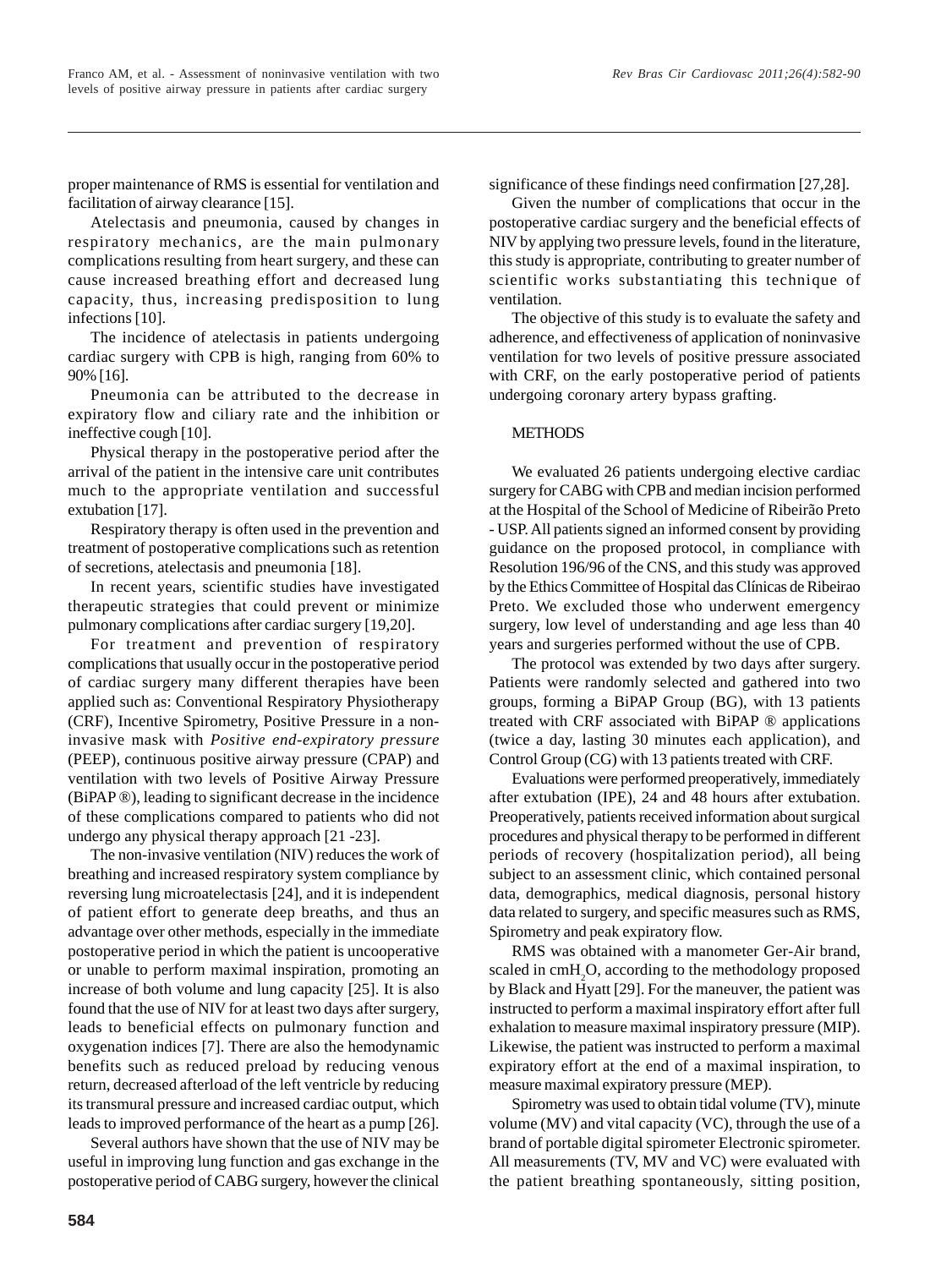wearing a nose clip. To obtain the MV, the patient was asked to inhale and exhale slowly for a minute, where it was recorded the value of MV and respiratory rate (RR). The VC was obtained by dividing the MV by RR. To obtain the VC, the patient was asked to inhale deeply as much as I could and then drop all the air until the lungs completely empty. The maneuvers were performed three times. RMS was measured by the movements of the chest during the respiratory cycles performed in one minute.

After performing heart surgery, patients received the treatment proposed in accordance with your group, and the CRF consisted of diaphragmatic breathing exercises associated with active movement and / or active-assisted on upper limbs, lower limb mobilization, clearance maneuvers, relief of cough and reexpansion techniques. The application of BiPAP  $\mathbb{P}$  was used in the spontaneous mode, cycled at two levels of positive pressure with a pressure level during inspiration (IPAP) 8 to 12 cmH<sub>2</sub>O and a pressure level during exhalation (EPAP) of 6 cmH<sub>2</sub>O.

# **RESULTS**

Table 1 shows the anthropometric characteristics, demographic, clinical and surgical patients involved in this study for CG and BG. Figure 1 illustrates the behavior of the values of respirometry. Both the MV, such as TV and VC showed significant decreases when compared to those of postoperative to preoperative, all with *P* <0.001. However, only the VC values between groups were significant ( $P =$ 0.015).

With regard to the FP, Figure 2 shows the results obtained from the pre-operative until the 48th hour after extubation, and we observed that in both groups, the significant drop when comparing the values obtained in the postoperative the pre-operative with  $P \le 0.001$ . However, there was no significant difference in values between the groups ( $P = 0.327$ ).

Table 1. Anthropometric, clinical and surgical characteristics in mean and standard deviation of the patients studied.

| Variables             | Control Group BiPAP Group |                 | P     |
|-----------------------|---------------------------|-----------------|-------|
|                       | $N = 13$                  | $N = 13$        |       |
| Gender $(n, %)$       |                           |                 |       |
| Male                  | $7(53.8\%)$               | $10(76.9\%)$    | 0.411 |
| Female                | $6(46.2\%)$               | $3(23.1\%)$     |       |
| Weight (kg)           | $74.14 \pm 14.90$         | $68.52 + 11.64$ | 0.488 |
| Height $(m)$          | $1.63 + 0.06$             | $1.64 + 0.13$   | 0.572 |
| BMI $(kg/m2)$         | $27.96 \pm 5.57$          | $25.56 + 2.55$  | 0.448 |
| Time of surgery (min) | $238.5 + 33.69$           | $253.1 + 54.07$ | 0.503 |
| Time of Ao clamping   |                           |                 |       |
| (min)                 | $50.2 \pm 21.4$           | $56.6 \pm 19.8$ | 0.064 |
| Time of CPB (min)     | $68.9 \pm 22.7$           | $76.3 \pm 27.1$ | 0.152 |

*Unpaired Student's t test / Mann-Whitney*



*Fig. 1 - A: Distribution of the changes in Minute Volume Preoperatively, immediate postextubation, 24 and 48 hours after extubation, on average, in control groups and BiPAP (P <0.001 within groups, P = 0.250 between groups) ; B: Distribution of the changes in tidal volume in the preoperative, immediate postextubation, 24 and 48 hours after extubation on average in the groups (P <0.001 within groups, P = 0.250 between groups), C: Distribution of the changes of vital capacity preoperatively, immediately after extubation, 24 and 48 hours after extubation on average in the BiPAP and control groups (P <0.001 within groups, P = 0.15 between groups). Pre-op = preoperatively and PE = Post-extubation*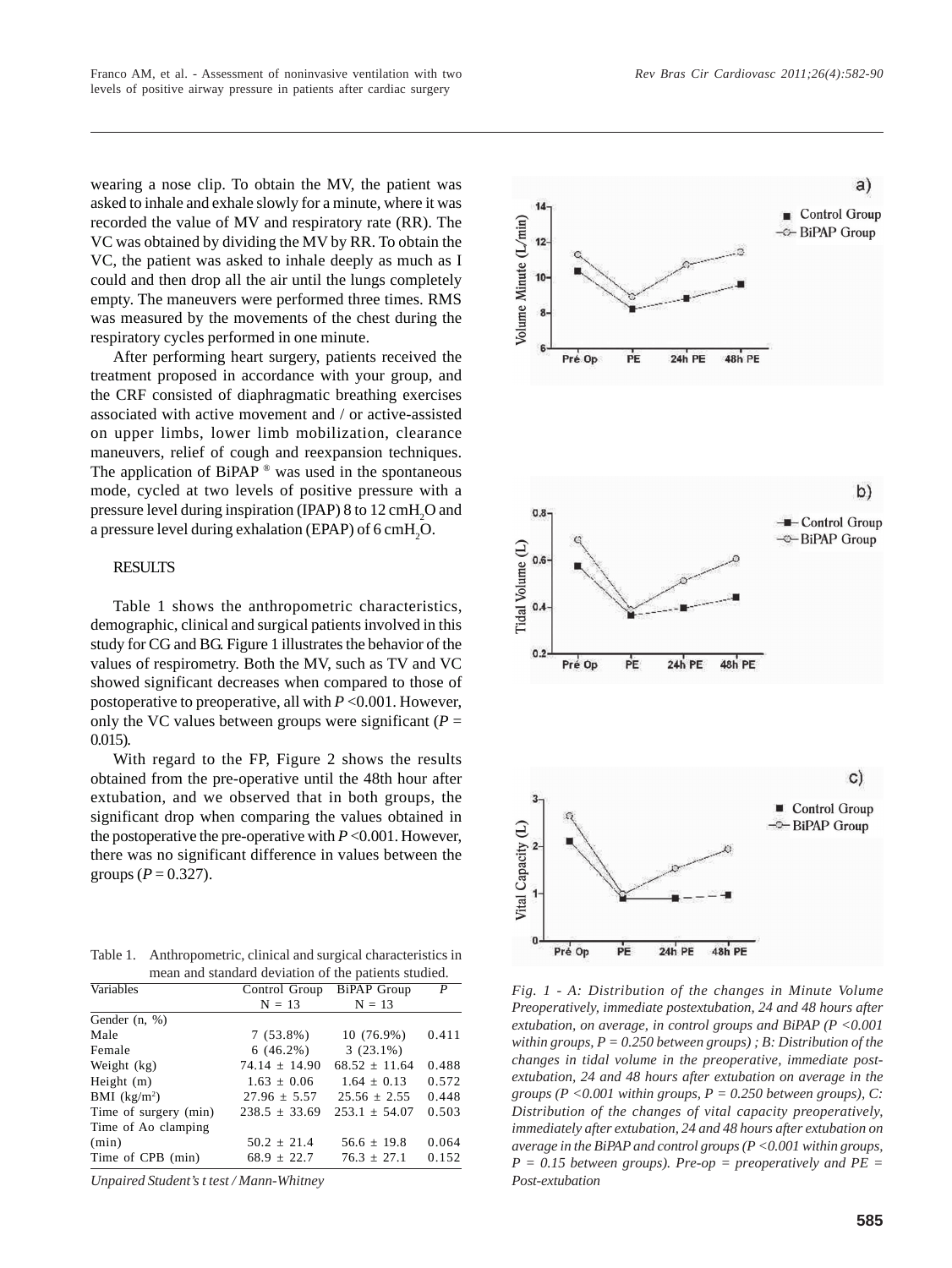Regarding the RR in both groups, a significant increase when comparing the values obtained postoperatively with the preoperative  $(P < 0.001)$ , similarly in both groups. But there was no significant difference between groups ( $P =$ 0.265) (Figure 3).

Figure 4 illustrates the behavior of the values of MRR (MIP and MEP), which can be seen that both the MIP and MEP present in both groups, significant drop in their values when compared with those obtained postoperatively with the preoperative period ( $P \le 0.001$ ). But there was no significant difference between groups ( $P = 0.463$  and  $P =$ 0.843, respectively).



*Fig. 2 - Distribution of changes in expiratory flow peak preoperatively, immediately after extubation, 24 and 48 hours after extubation on average in the BiPAP and control groups. Pre-op = preoperatively and PE = Post-extubation. (P <0.001 within groups, P = 0.327 between groups)*



*Fig. 3 - Distribution of the changes in respiratory rate in the preoperative, immediate post-extubation, 24 and 48 hours after extubation on average in the BiPAP and control groups. Pre-op = preoperatively and PE = Post-extubation. (P <0.001 within groups, P = 0.265 between groups)*



*Fig. 4 - A: Distribution of the changes in maximal inspiratory pressure preoperatively, immediately after extubation, 24 and 48 hours after extubation on average in the BiPAP and control groups. Pre-op = preoperatively and PE = Post-extubation. (P <0.001 within groups, P = 0.123 between groups), B: Distribution of changes in maximal expiratory pressure preoperatively, immediately after extubation, 24 and 48 hours after extubation on average in the BiPAP and control groups. Pre-op = preoperatively and PE = Post-extubation. (P = 0.540 within groups, P = 0.056 between groups)*



*Fig. 5 - Evolution of the mean scores of atelectasis on days 1, 2 and 3 post-operative and control groups in the BiPAP. PO: postoperative.*  $(P = 0.070$  within groups,  $P = 0.080$  between groups)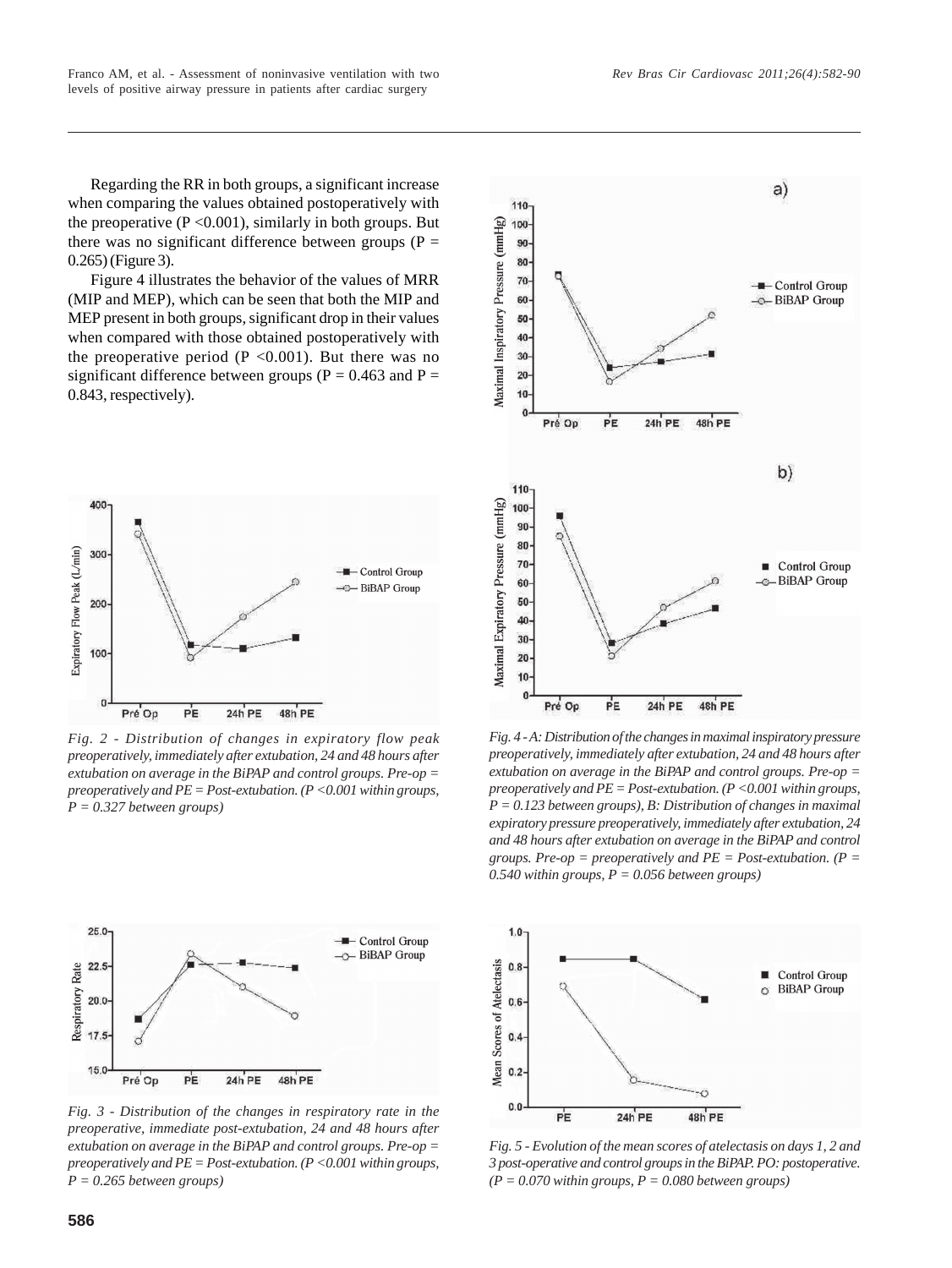

*Fig. 6 - The Evolution of Heart Rate measures preoperatively, immediately after extubation, 24 and 48 hours after extubation on average in the BiPAP and control groups. Pre-op: Pre-operative PE: Post-extubation (P <0.001 within groups, P = 0.123 between groups), B: Change in systolic blood pressure measurements preoperatively, immediately after extubation, 24th and 48th hour post- extubation on average in the BiPAP and control groups. Pre-op: Pre-operative PE: Post-extubation. (P = 0.540 within groups, P = 0.056 between groups), C: Changes in diastolic blood pressure measurements preoperatively,*

24h PE

**18h PE** 

65

Pre Op

PE

*Immediate Post-extubation, 24th and 48th in average hours post extubation, BiPAP and control groups. Pre-op: Pre-operative PE: Post-extubation. (P = 0.358 within groups, P = 0.224 between groups)*

No patient had radiological findings compatible with atelectasis in the preoperative radiographs. In the control group, 61.5% of patients had some degree of postoperative atelectasis in the group BiPAP ®, the incidence was 54% (P  $= 0.080$ ). When comparing the degree of atelectasis, the severity score according to the adopted, although we observed a tendency to less severe atelectasis in the BiPAP group, the differences were not statistically significant (*P*  $= 0.070$  (Figure 5).

The evolution of measures of heart rate, systolic and diastolic blood pressure preoperatively, immediately after extubation, 24th and 48th hours after extubation, on average, the BiPAP and control groups is shown in Figure 6.

# **DISCUSSION**

The NIV administered continuously or intermittently has been used alone or in combination with physical therapy maneuvers to prevent atelectasis and hypoxemia in the postoperative period of abdominal surgeries, but with conflicting results [30,31].

The patients studied had no radiological findings compatible with atelectasis in the preoperative radiographs. In the control group, 61.5% of patients had some degree of postoperative atelectasis in the BiPAP group, the incidence was 54% ( $P = 0.691$ ). When comparing the degree of atelectasis, the severity score according to the adopted, although they note a tendency to less severe atelectasis in the BiPAP group, the differences were not statistically significant  $(P = 0.070)$ .

Decreased effectiveness of cough, decreased mobility in bed, reduced discharges and airway narrowing and muscle fatigue associated with physiological changes in breathing pattern, diaphragmatic breathing to a more superficial and predominantly thoracic, are responsible for the decrease in the expansion of lower lung lobes [32]. Lung damage in reinsufflation may culminate in the continuation or worsening of the situation, encouraging the development of pneumonic processes [33].

It was verified in this study that the peak expiratory flow in the BiPAP group had an average value at the 48th hour of 244.62, while the control group the average was 132.31, but there was no significant difference between groups. We believe that the increase in the raid chest with the use of BiPAP® improves the effectiveness of cough, increasing discharges and, consequently, the permeability of the airways, improving the values of flow peak.

The ventilation of patients undergoing this type of surgery is impaired due to the shallow breathing and lowamplitude in an attempt to minimize the pain. It was found that statement, because the tidal volume and vital capacity in the postoperative moments immediate postoperative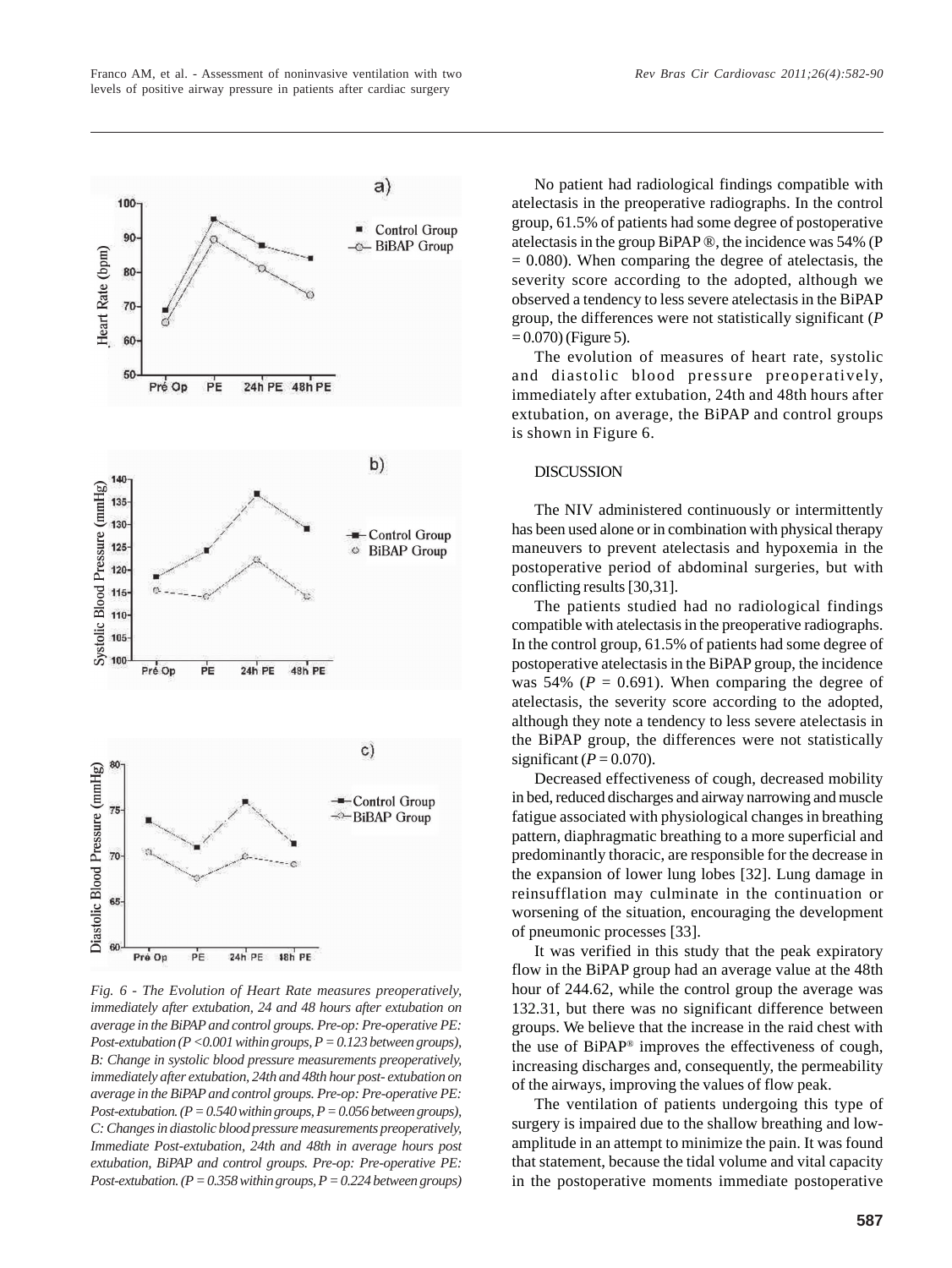*Rev Bras Cir Cardiovasc 2011;26(4):582-90*

period, 24th and 48th hours were lower than the preoperative in both groups, with statistical significance. Moreover, the vital capacity was statistically different when comparing the two groups, where group means BiPAP preoperatively, immediately after extubation and 24 and 48 hours after extubation were 2.64, 0.99, 1, 53 and 1.94, respectively, and in the control group, the averages were 2.11, 0.90, 0.90 and 0.97, respectively.

In the study by Stell et al. [34], the use of NIV in the postoperative period also contributed to the increase in vital capacity, vital capacity proved to be an important parameter to determine whether the patient has risk of reintubation.

NIV reduces the work of breathing and improves respiratory system compliance by reversing microatelectasis lung [23], and is independent of patient effort to generate deep breaths, so an advantage over other methods, particularly in the immediate postoperative period in which the patient is uncooperative or unable to perform maximal inspiration due to pain, by increasing the values of lung volumes and capacities [24]. However, the acceptance of the proposed treatment of the BiPAP group was better, not because the dependence on patient effort to generate deep breaths, reduces pain during exercise, which is run more efficiently, which creates an advantage over FRC group of individuals who feel more insecure to perform deep breaths.

It is also found that the use of NIV for at least two days after surgery, leads to beneficial effects on pulmonary function and oxygenation indices [7]. In the present study, we observed an increase in pulmonary function parameters measured after 48 hours after surgery.

It is understood, therefore, the statement indicates that the therapeutic application of positive pressure in the first hours after surgery with the goal of restoring lung volume and capacity, and respiratory complications often encountered in postoperative cardiac surgery, and decrease in tidal volume and vital capacity in the first hour is a common finding and can cause serious systemic complications, mainly due to cellular hypoxia.

As for the variable minute volume, there was no significant difference between the two groups, pre-and postoperatively, but the respiratory rate of patients undergoing conventional treatment, despite remaining within the normal range, had higher average values of elevated at 24 hours (respiratory rate of 22.77 rpm) and 48 h (respiratory rate of 22.38 rpm) compared to patients in the group undergoing treatment with BiPAP ®, mean values remained lower at 24 hours (respiratory rate of 21.00 rpm) and 48 h (respiratory rate of 18.92 rpm).

By correlating the values of tidal volume, minute volume and respiratory rate, we can see the interrelationship between them and the form of compensation used by patients in both groups, trying to keep an adequate minute volume. They had significantly lower tidal volume, therefore, adopted a compensatory mechanism, increasing the breathing rate, which was significantly higher.

The peak of postoperative diaphragm dysfunction, a reduction of its strength, occurs in the period between two and eight hours after surgery, returning to preoperative values in 15 days approximately. These changes occur in response to surgery and can progress to respiratory complications when modifying the course originally planned for postoperative recovery. The complications are related to decreased contractile capacity of the diaphragm, directly represented by the reduction of maximal inspiratory pressure (MIP) and maximal expiratory pressure (MEP) [35,36].

Regarding the results obtained from the MIP in our study, decreased significantly in both groups postoperatively compared to preoperative values. When compared to the control group at the 48th hour, the group submitted the application of BiPAP ® showed improvement in inspiratory muscle function (average of 51.92 for the BiPAP group and 31.54 for the control group), but there was no statistical significance. These results may have been identified as a result of removal of chest tubes, made around 36 hours after surgery, because with the reduction of pain caused by the presence of the drain, the patient has a greater ability to contraction of the respiratory muscles, but the best thoracic mobility to the BiPAP ® due to increased inspiratory capacity allows the diaphragm better amplitude of incursion, which may condition the red fibers of high-oxidative, fatigue resistant, generate higher intrathoracic pressure, resulting in increased MIP.

In relation to the MEP, it behaved similarly to the MIP, with significantly lower in both groups when compared to postoperative values with preoperative values. There was an increase in the average values in the 24 and 48 hours compared to immediate post-extubation time, with no statistical significance between groups, but with higher values for the BiPAP group.

Respiratory muscle strength increases directly with the clinical improvement after surgery, probably by reducing pain in consequence of the removal of drains and the improvement of elastic recoil of the chest through the healing process. After removal of drains, the patient improves the degree of mobility, achieving better posture, decreasing, and hence the degree of respiratory muscle weakness and improving its mechanism of action [37].

The length of ICU stay ranged from 2 to 3 days in both groups. In the BiPAP group only one patient remained three days, while in the control group, four patients remained three days. Already, the average length of hospital stay in the control group was 9.30 days, while in the BiPAP group the average was 7.38 days.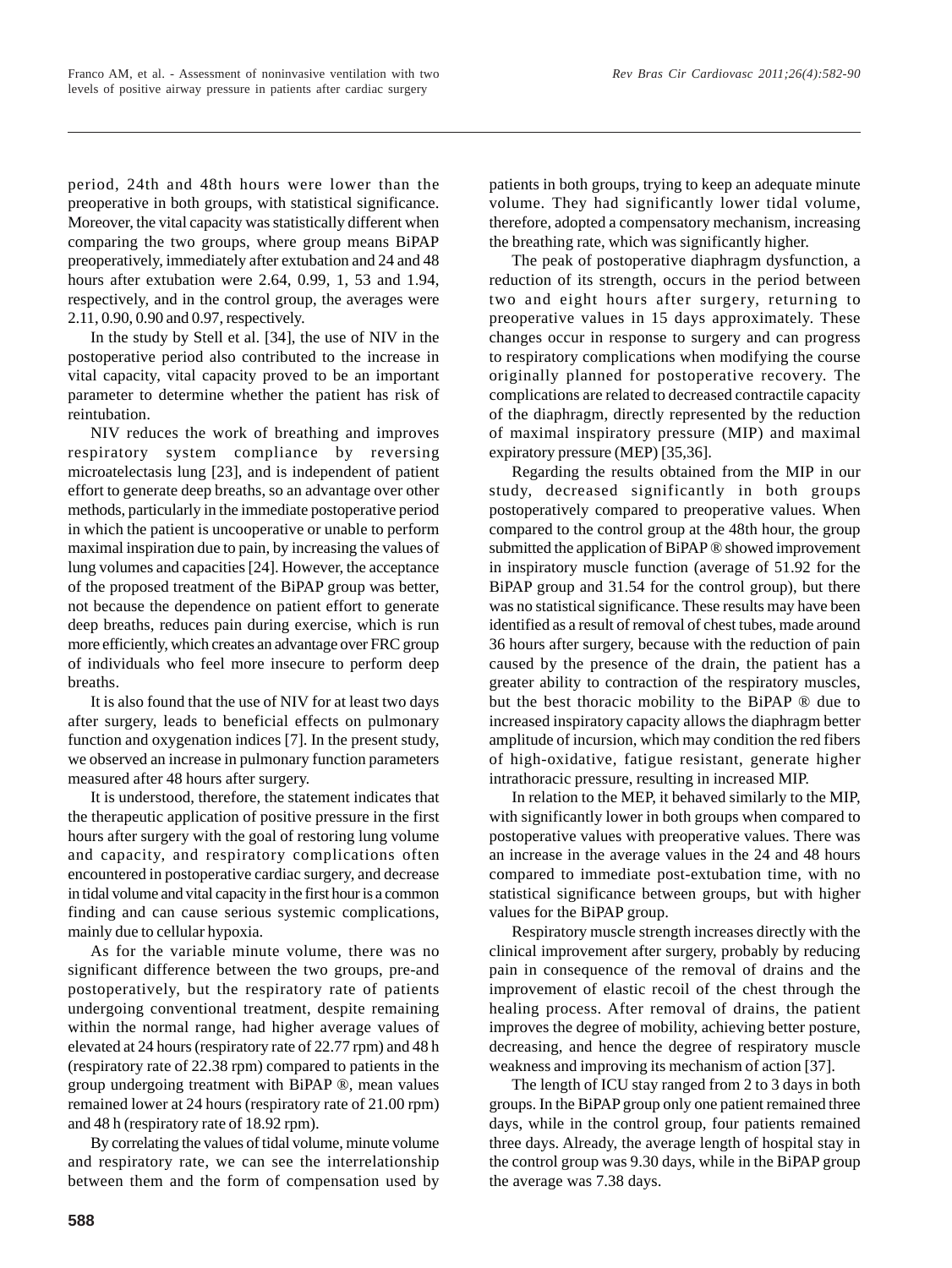The application of NIV in a preventive postoperative proved to be safe, maintaining stable hemodynamic parameters (Figure 6) and without any other complication, such as vomiting and aspiration, chest discomfort, nasal congestion, pneumothorax, pneumocephalus, pain in sinuses, sinusitis, nasal dryness, subcutaneous emphysema in the lower eyelids, aerophagia and epistaxis.

## **CONCLUSION**

In conclusion, we observed that patients undergoing coronary artery bypass grafting associated with CPB showed losses on lung function, and the use of BiPAP ® associated with postoperative CRF was safe and well accepted by patients and have increased vital capacity.

### REFERENCES

- 1. Verri J, Barbosa VG, Kalil PSA. Pré e pós-operatório de cirurgias cardíacas. In: Menna Barreto SS, Vieira SRR, Pinheiro CTS, eds. Rotinas em terapia intensiva. 3ª ed. Porto Alegre:Artmed;2001. p.427-34.
- 2. Borghi-Silva A, Mendes RG, Costa FS, Di Lorenzo VA, Oliveira CR, Luzzi S. The influences of positive end expiratory pressure (PEEP) associated with physiotherapy intervention in phase I cardiac rehabilitation. Clinics (Sao Paulo). 2005;60(6):465-72.
- 3. Silva ZM, Perez A, Pinzon AD, Ricachinewsky CP, Rech DR, Lukrafka JL, et al. Fatores associados ao insucesso no desmame ventilatório de crianças submetidas a cirurgia cardíaca pediátrica. Rev Bras Cir Cardiovasc. 2008;23(4):501-6.
- 4. Silva MEM, Feuser MR, Silva MP, Uhlig S, Parazzi PLF, Rosa GJ, et al. Cirurgia cardíaca pediátrica: o que esperar da intervenção fisioterapêutica?. Rev Bras Cir Cardiovasc. 2011;26(2):264-72.
- 5. Borges DL, Sousa LRT, Silva RT, Gomes HCR, Ferreira FMM, Lima WL, et al. Complicações pulmonares em crianças submetidas à cirurgia cardíaca em um hospital universitário. Rev Bras Cir Cardiovasc. 2010;25(2):234-7.
- 6. Lima PMB, Cavalcante HEF, Rocha ARM, Brito RTF. Fisioterapia no pós-operatório de cirurgia cardíaca: a percepção do paciente. Rev Bras Cir Cardiovasc. 2011;26(2):244-9.
- 7. Ferreira FR, Moreira FB, Parreira VF. Ventilação não-invasiva nos pós-operatórios de cirurgias abdominais e cardíacas. Rev Bras Fisioter. 2002;6(2):55-62.
- 8. Senra DF, Iasbech JA, Oliveira SA. Pós-operatório em cirurgia cardíaca de adultos. Rev SOCESP. 1998;8(3):446-54.
- 9. Craig DB. Postoperative recovery of pulmonary function. Anesth Analg. 1981;60(1):46-52.
- 10. Pazzianotto-Forti EM, Nalet OMCC, Giglioli MO. A eficácia da aplicação de pressão positiva contínua nas vias aéreas (CPAP), com utilização do Bird Mark 7, em pacientes em pósoperatório de cirurgia de revascularização do miocárdio. Rev Bras Fisioter. 2002;6(1):31-5.
- 11. Jorris JL, Sottiaux TM, Chiche JD, Desaive CJ, Lamy ML. Effect of bi-level positive airway pressure (BiPAP) nasal ventilation on the postoperative pulmonary restrictive syndrome in obese patientes undergoing gastroplasty. Chest. 1997;111(3):665-70.
- 12. Knobel E. Condutas no paciente grave. 2ª ed. São Paulo:Atheneu;1998. p.322-51.
- 13. Lindberg P, Gunnarsson L, Tokics L, Secher E, Lundquist H, Brismar B, et al. Atelectasis and lung function in the postoperative period. Acta Anaesthesiol Scand. 1992;36(6):546-53.
- 14. Stock MC, Dows JB, Gauer PK, Alster JM, Imrey PB. Prevention of postoperative pulmonary complications with CPAP, incentive spirometry, and conservative therapy. Chest. 1985;87(2):151-7.
- 15. Garcia RCP, Costa D. Treinamento muscular respiratório em pós-operatório de cirurgia cardíaca eletiva. Rev Bras Fisioter. 2002;6(3):139-46.
- 16. Figueiredo LC, Araújo S, Abdala RCS, Abdala A, Guedes CAV. CPAP de 10 cmH<sub>2</sub>O durante a circulação extracorpórea não melhora a troca gasosa pós-operatória. Rev Bras Cir Cardiovasc. 2008;23(2):209-15.
- 17. Arcêncio L, Souza MD, Bortolin BS, Fernandes ACM, Rodrigues AJ, Évora PRB. Cuidados pré e pós-operatórios em cirurgia cardiotorácica: uma abordagem fisioterapêutica. Rev Bras Cir Cardiovasc. 2008;23(3):400-10.
- 18. Leguisamo CP, Kalil RAK, Furlani AP. A efetividade de uma proposta fisioterapêutica pré-operatória para cirurgia de